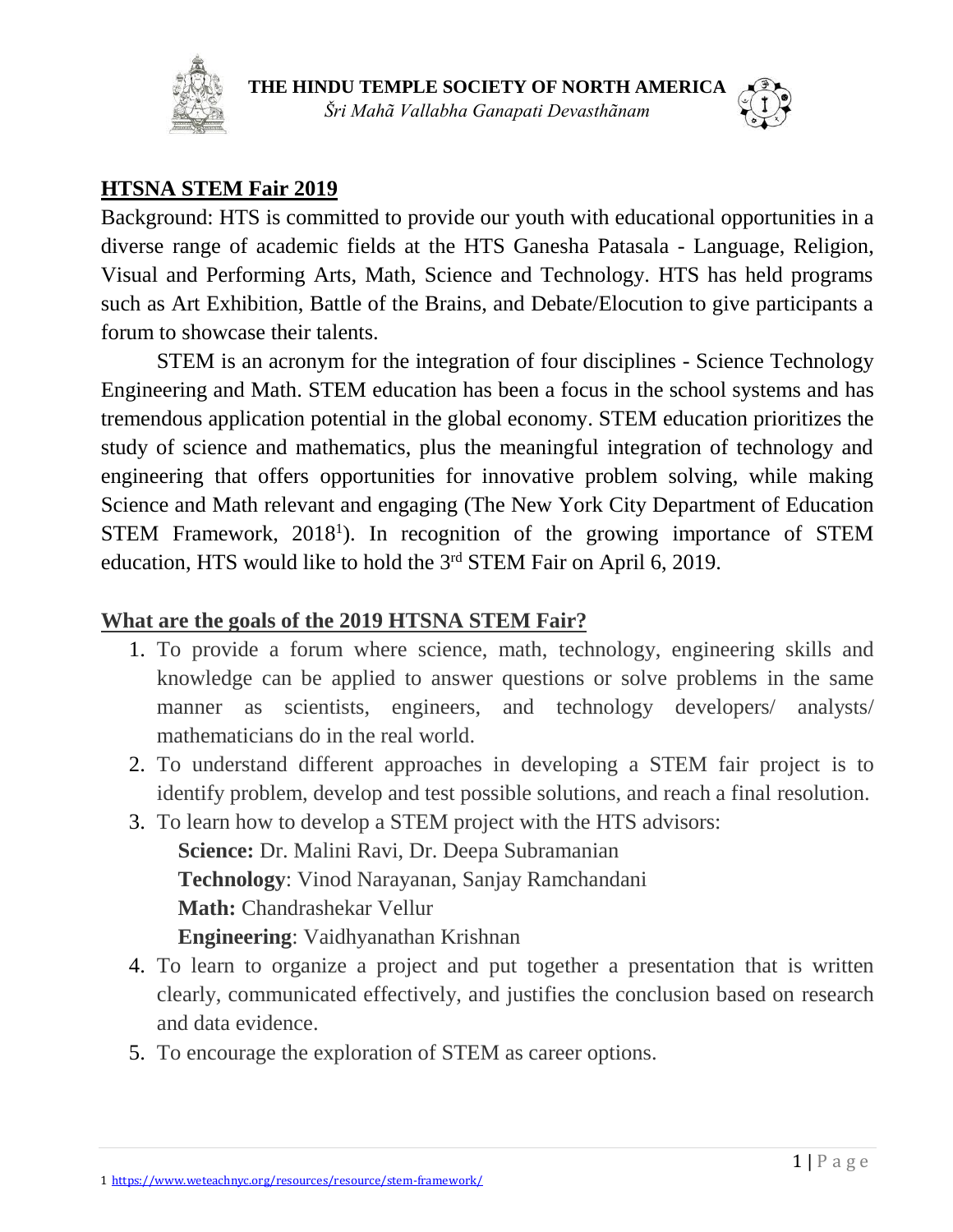



## **GUIDELINES**

- 1. Projects for categories III and IV (defined below) should be presented on a trifold board with appropriate steps/process, charts, results, and diagrams clearly displayed in a neat and organized fashion (refer to recommendations from "how to put together a project").
- 2. Prepare a 2-3 minute oral presentation of your project.
- 3. Be prepared to answer questions from the judges and visitors.
- 4. Choose one of the STEM subjects for your project. The advisors/mentors can guide you and assist you in deciding what project would be right for you (see each subject guideline attached).
- 5. Decide if the scientific method or engineering process, is appropriate for your project.
- 6. Projects/demonstrations should NOT include:
	- Flames, explosives or flammable materials
	- Dry ice, dangerous chemicals liquid containers
	- Animals, live or preserved, no parts of animals (vertebrate or invertebrate)
	- Hazardous and/or controlled substances
	- -Projects involving eating, drinking, exercise, inhaling, injection, etc.
- 7. Your final project presentation should include logical sequence of events while presenting, and the logical sequence is that of common knowledge. (also see recommendations/suggestions from each advisor/mentor)
- 8. You should answer questions related to research using presentation material and concepts that are of common understanding.
- 9. Group projects are allowed with only 2 participants per project.
- 10. Categories:

| $I$ - Grades 1 - 2 | $III - Grades 6-8$ |
|--------------------|--------------------|
| $II$ - Grades 3-5  | $IV - Grades 9-12$ |

# **TOPICS**

- **S**cience**, T**echnology**, E**ngineerin**g, M**ath
- Choose a problem or phenomenon in our world today that you would like to address.

1 <https://www.weteachnyc.org/resources/resource/stem-framework/>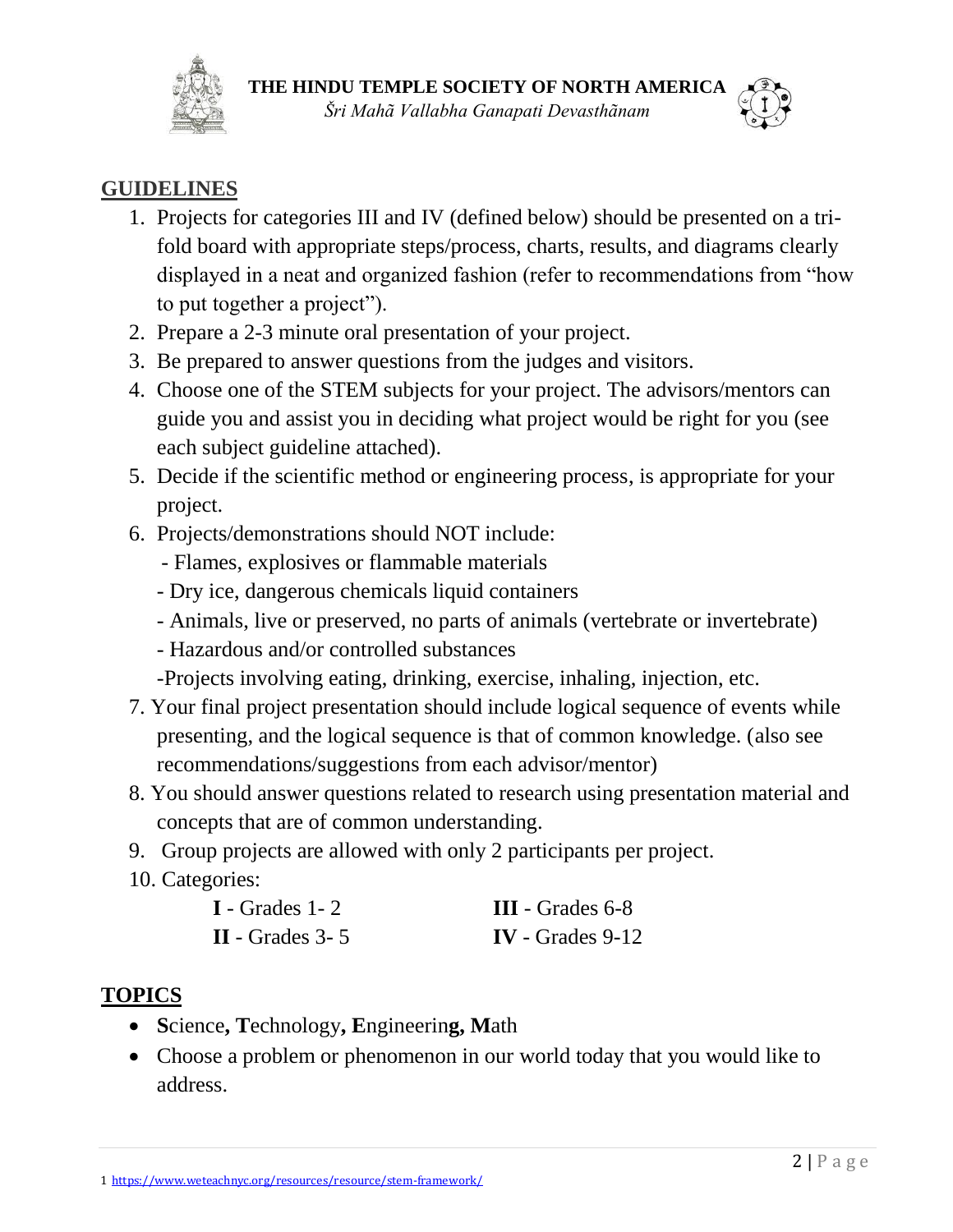



- Gain background knowledge/stats regarding that topic.
- Define the Problem: Causes, Scope of the problem and related impact [Provide] some credible statistics]
- In terms of the science, what aspect of the problem would you want to address/focus on?
- Provide a hypothesis that you would like to explore.
- Provide a literature review of the background information regarding your project. Add credible references where applicable including, journal citations and web links.
- Summarize key findings and relevance to solving the defined problem
- Provide figure legends, or captions, explaining the figures.
- An idea can be copied as long as "it is owned and nourished by the participant" and appropriate acknowledgement of original idea is incorporated.

## **SCIENCE**

Science is a systematic and logical approach to discovering how things in the universe work. It is also the body of knowledge accumulated through the discoveries about all the things in the universe.

## **The Scientific Method:**

The scientific method is a logical problem solving approach that is used to explore observations and answer questions.

## **Your Question & Approach:**

- One of the most important considerations in picking a topic for your science fair project is to find a subject that you consider interesting.
- You must be able to control other factors that might influence your experiment, such as environment, fairness & others.
- Is your project safe to perform?
- Do you have all the materials and equipment you need for the STEM fair project?
- Is your family okay with the time and cost for the science fair project?
- Do you have enough time to complete your experiment before the STEM fair?
- Does your science fair project meet all the rules and requirements?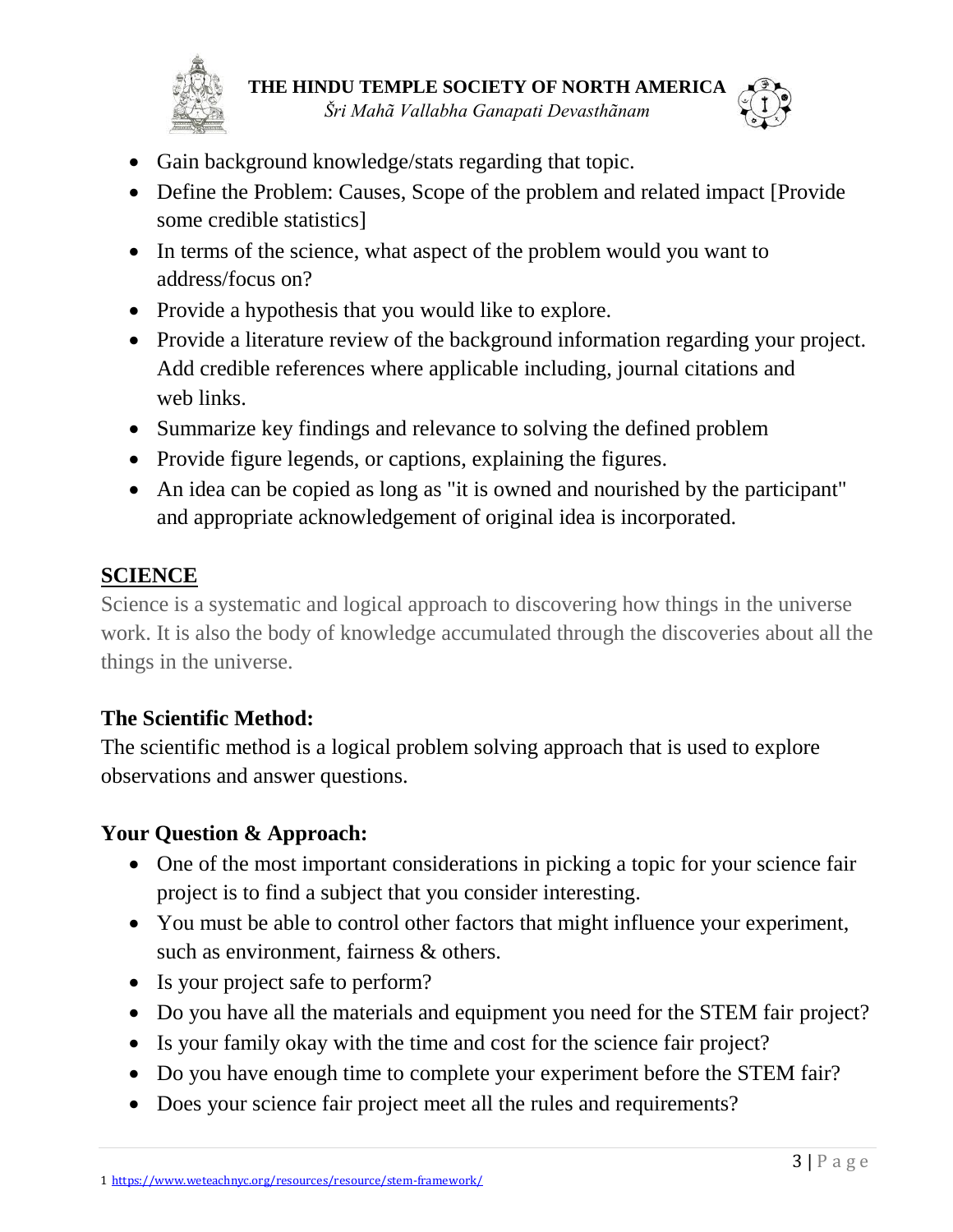



#### **Science Project Conclusion:**

- Summarize and conclude your science project results in few sentences.
- State whether your results support or contraindicate your hypothesis.
- Summarize and evaluate your project methodology, making comments about its success and effectiveness.
- Suggest changes in the methodology (or design) and/ or possibilities for further study.

In addition to the above guidelines, 2nd - 4th graders can also pick a scientific or engineering topic of their choice and explain how it works. Some examples listed below

### **Project Suggestions**

- Are fingerprint patterns inherited?
- Why aren't all medicines pills?
- Explain how the solar system works
- Explain how electricity is generated (say hydroelectric power or solar power)
- Explain how pollution is caused and how it can be mitigated or resolved
- Explain the water cycle

*You may use some of the websites provided below for inspiration. However your idea should be original.*

[www.madsci.org](http://www.madsci.org/) [www.science-fair.org,](http://www.science-fair.org/) [www.projectsyncere.org](http://www.projectsyncere.org/) <https://www.education.com/science-fair/> <https://www.sciencebuddies.org/science-fair-projects/science-fair> <http://www.all-science-fair-projects.com/category0.html> <https://climatekids.nasa.gov/menu/teach/>

**For further guidance, contact:** Dr. Malini Ravi, (email: [malini.patasala@gmail.com\)](mailto:malini.patasala@gmail.com) Dr. Deepa Subramanian, (email: [deepa.lyfe@gmail.com\)](mailto:deepa.lyfe@gmail.com)

### **TECHNOLOGY**

Technology follows the engineering design process. Scientific method asks the question "why" and engineering method asks "how" or "what". Any project should start with a question that states a problem. For example "*Plants die without water when we go on a vacation, how can we automate this task?"* The next step is to research on the different methods and materials available. For example *"Arduino humidity sensors and triggers*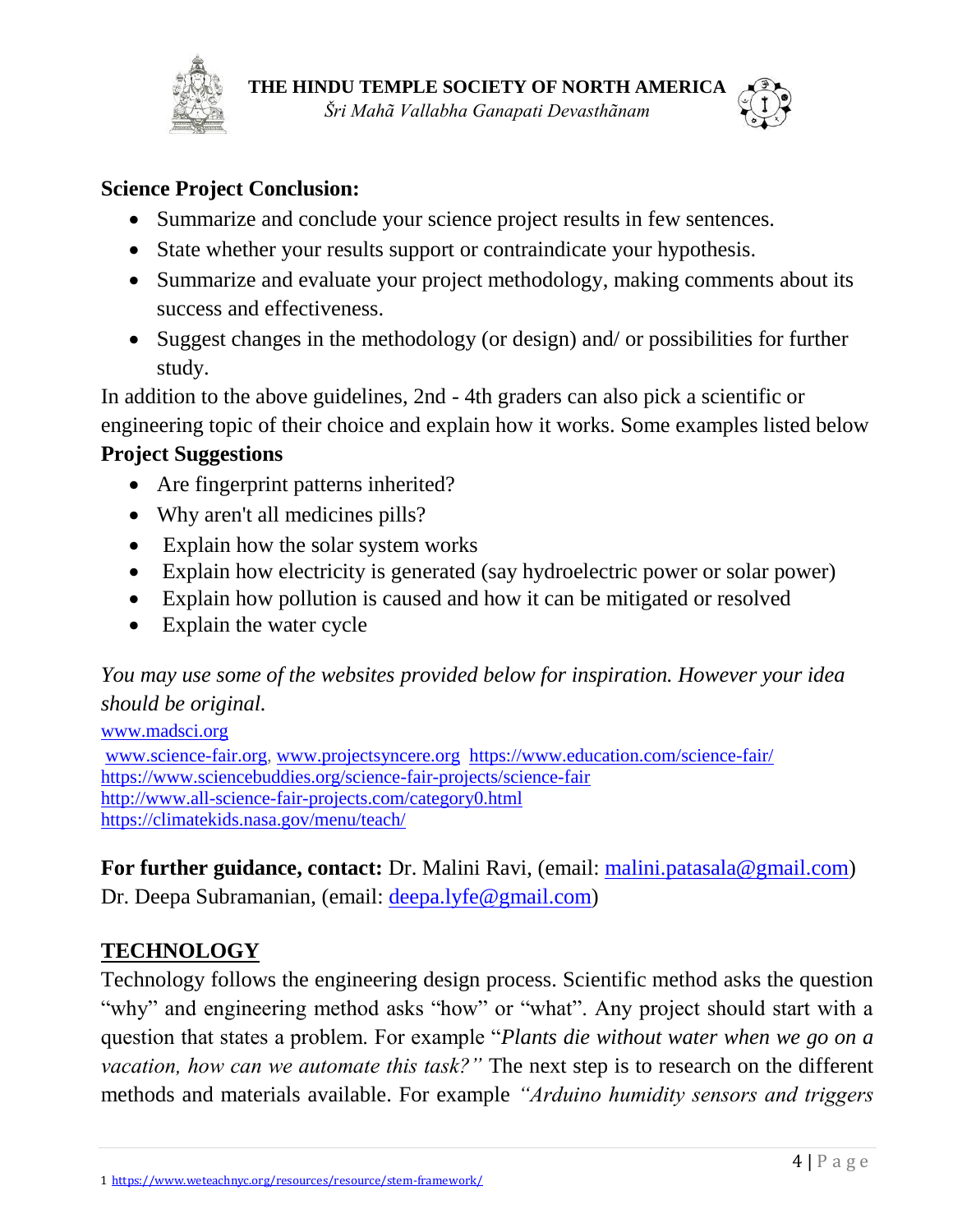



*for water to go off using an electric switch".* If alternatives are available, document why the alternatives were eliminated. If no alternatives are available, document with sufficient proof. All the research steps should be duly documented and presented on the day of the STEM fair. Project design and list of required materials should also be documented and presented. If required build a prototype and test before building the final product.

As a reminder - Present the final product with the following supporting documentation:

- Problem being solved
- Research findings
- Alternatives and elimination process
- Final design
- Final presentation will be judged based on the ability to coherently talk about the problem design and the solution.

## **Project Suggestions**

Problems that need technological solutions:

- How can we sell products across the world?
- How can I show my talent to the world?
- How can I share my thoughts with the world?
- How to test the life of a battery?
- How can I protect my secrets in a box?
- What does it take to know the location of your pet at any given time?
- How can we build a tool that helps detectives to catch a lie?
- What does it take to graphically display the New York weather for any given period?
- How can computer tools be used to animate any given sport and analyze the outcome?
- How can computer aid as a study tool for subjects like mathematics and science?
- Some suggested tools:
	- Arduino programming
	- Scratch
	- Excel or similar tools
	- Web technologies
	- Other programming tools such as python or c#.

### **For further guidance, contact:**

Vinod Narayanan (email: [nvinod1977@gmail.com\)](mailto:nvinod1977@gmail.com) Sanjay Ramchandani (email: [sanjayir@gmail.com\)](mailto:sanjayir@gmail.com)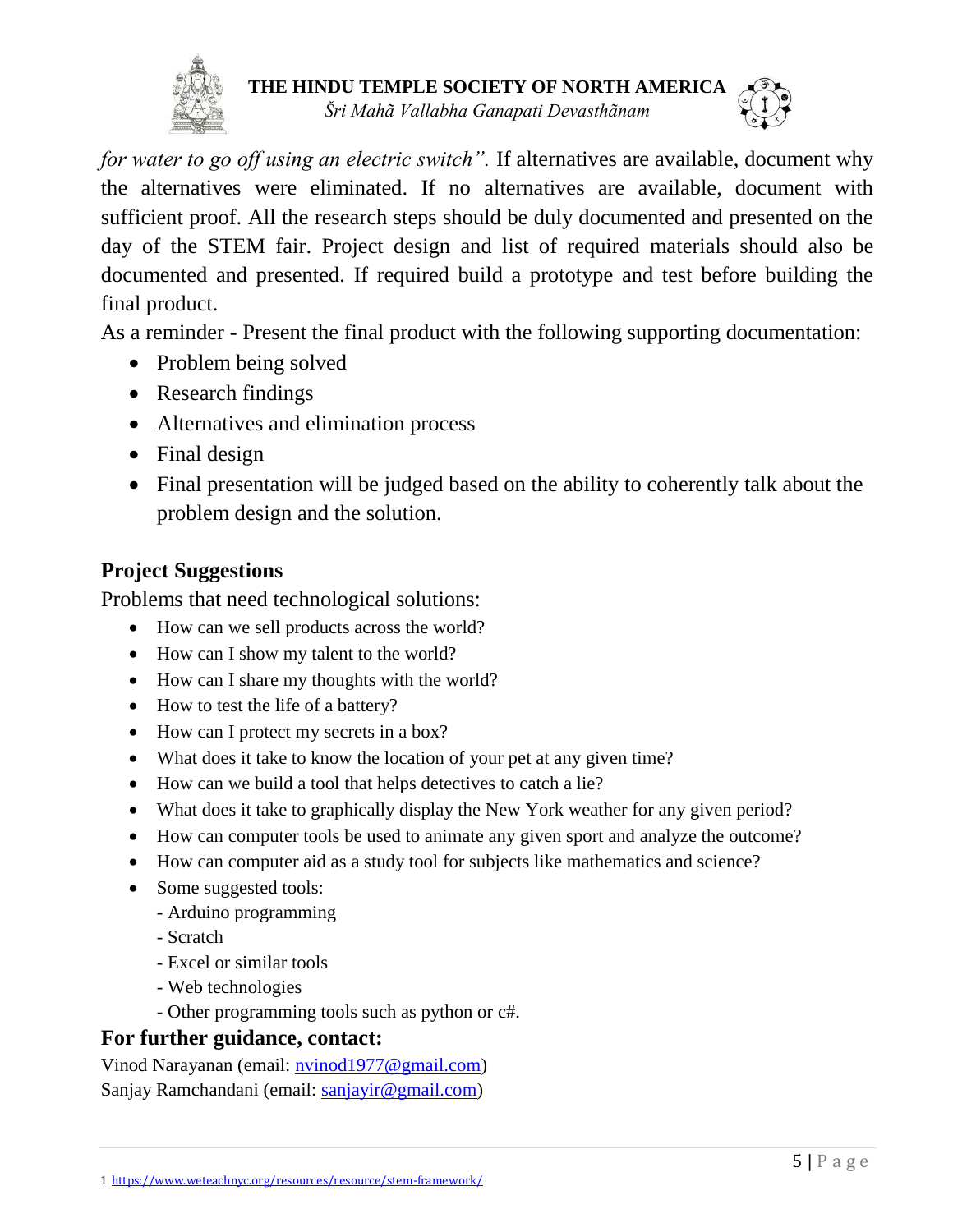



## **ENGINEERING**

Engineering projects involve creative problem solving, and they are not hypothesis testing. Each engineering design, software application or device project should have a clear engineering goal, which can fit the following model statement: Engineering Design Process - *"The design and construction of an (engineered product) for (target user) to do (some useful function)".*

The below outlines an overall design process and guidelines for the science fair engineering projects:

- Define or identify a need or problem.
- Conduct background Research
- Establish design criteria and constraints (Specify Requirements)
- Brainstorm, Evaluate and choose alternative design solution.
- Build or develop a prototype of best design.
- Test and evaluate the prototype against important design criteria to show how well the product meets the need.



- Analyze test results; make design changes, and retest.
- Communicate, Prepare and Present the design All steps to be documented and presented on the day of the STEM Fair.

### **For further guidance, contact:**

Vaidhyanathan Krishnan (email: [kvaidhya@yahoo.com\)](mailto:kvaidhya@yahoo.com)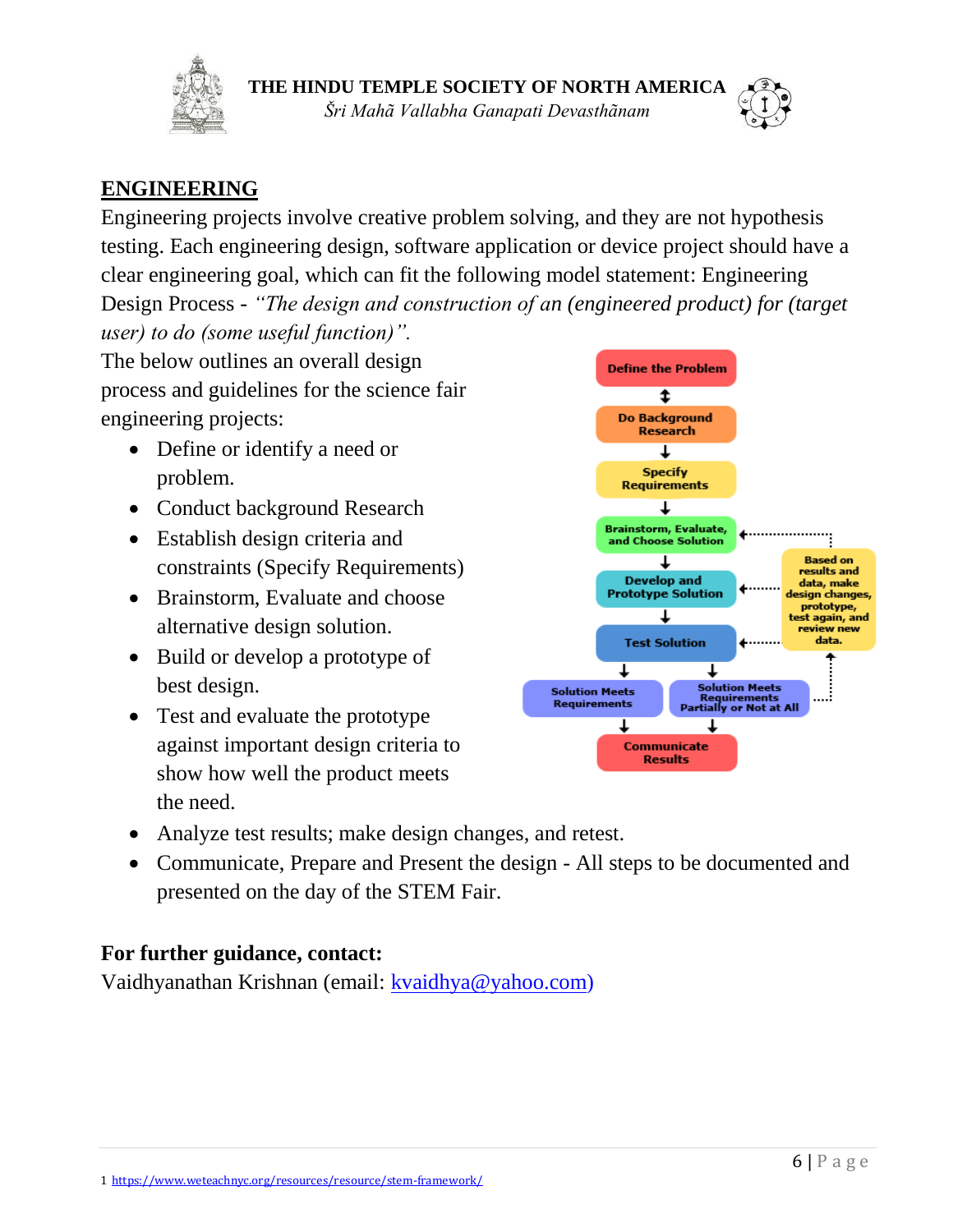



## **MATH**

- The project need not be complicated or conceptually big. Even a simple subject of adding two 3-digit numbers is acceptable, if the participant has something creative and convincing.
- The core concept should be clear and described in simple words.
- Proof or support for the core concept should be one of:
	- $\triangleright$  Deduction
	- $\triangleright$  Induction
	- $\triangleright$  Mixture of Induction & logical reasoning
	- $\triangleright$  Regression/Extrapolation/Quantitative type
- Proof or support for the core concept could be based on an existing proof provided; the existing proof is not the core concept. Meaning, there should be some original idea as that of the participant and that is proved using other proven concepts.
- Participant should have supporting arguments to convince the judges. To repeat, the supporting arguments should be in proper sequence, logical and using proven concepts.
- Participant should have a minimum write-up of one page and that should carry:
	- $\triangleright$  Problem statement.
	- $\triangleright$  Expected background.
	- $\triangleright$  Breaking up the problem into simple ideas.
	- $\triangleright$  Providing convincing proofs for each idea.
	- $\triangleright$  Putting all the related ideas into one common goal.
	- $\triangleright$  Conclusion: and that should include, what is participant's idea.
	- **► Resource references.**
	- $\triangleright$  Participant can use an optional project display board with pictures/presentations to help "sell" the idea.
	- $\triangleright$  Participant can use an optional model or working exhibit or computer demo to help "sell" the idea.

## **For further guidance, contact:**

Chandrashekar Vellur (email: [cvellur@gmail.com\)](mailto:cvellur@gmail.com)